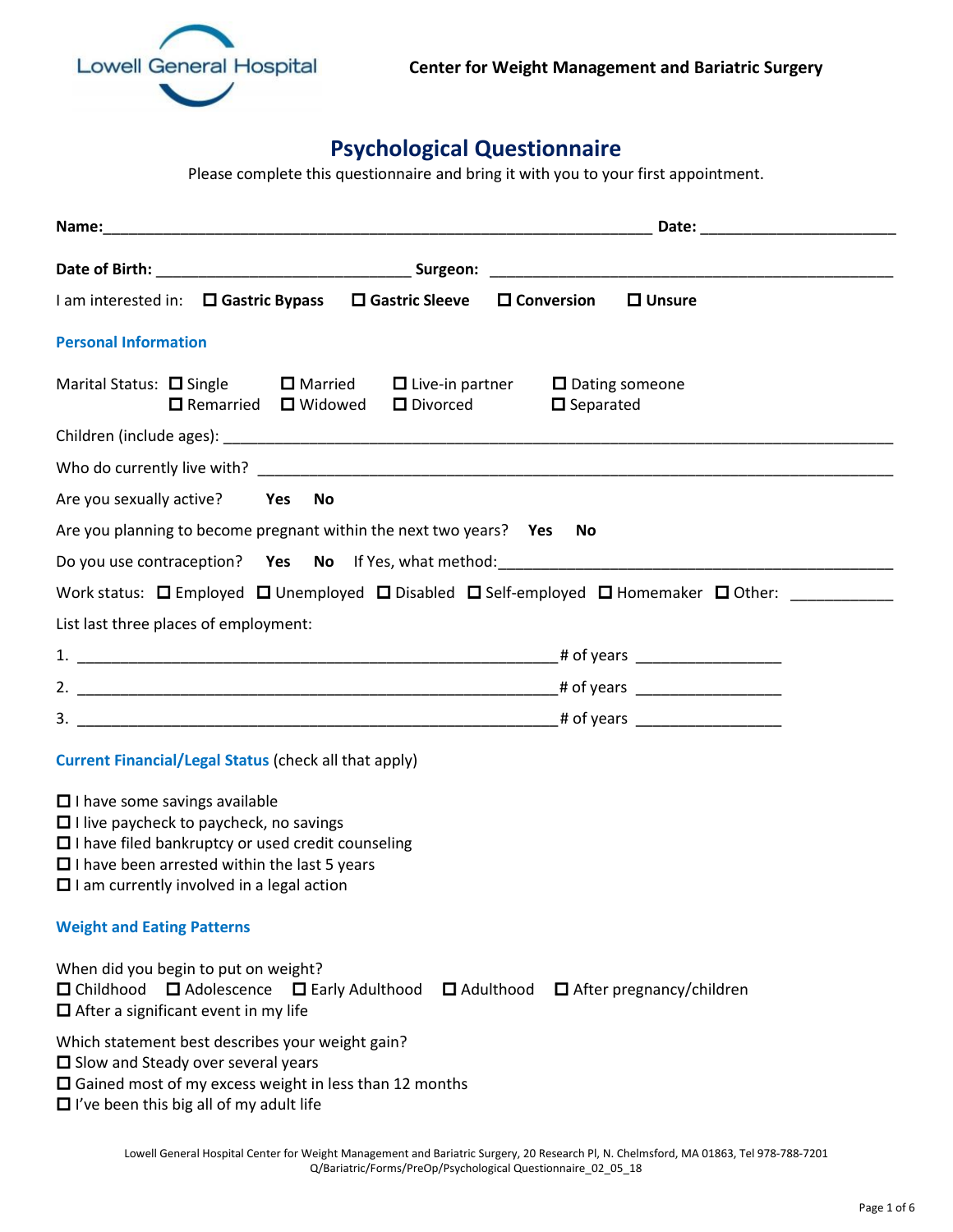|                                                                                                                                                                                                                                                                                                                                                                   | What is the most amount of weight you have ever lost? ____________________                                                                                                                                                                                                                                                            |                                                                                  |                                                                                                                                                                                                                                                                                                                           |
|-------------------------------------------------------------------------------------------------------------------------------------------------------------------------------------------------------------------------------------------------------------------------------------------------------------------------------------------------------------------|---------------------------------------------------------------------------------------------------------------------------------------------------------------------------------------------------------------------------------------------------------------------------------------------------------------------------------------|----------------------------------------------------------------------------------|---------------------------------------------------------------------------------------------------------------------------------------------------------------------------------------------------------------------------------------------------------------------------------------------------------------------------|
| How long were you able to maintain this weight loss?                                                                                                                                                                                                                                                                                                              |                                                                                                                                                                                                                                                                                                                                       |                                                                                  |                                                                                                                                                                                                                                                                                                                           |
| Check the habits below that best describe your eating style when you are NOT "dieting":<br>$\Box$ Meal skipping<br>$\Box$ Large portions<br>$\Box$ Mindless eating<br>$\Box$ Binge eating<br>$\Box$ Snacking on sweets<br>$\Box$ Hiding food<br>$\Box$ Snacking on crunchy food<br>$\Box$ Drinking soda<br>□ Snacking on salty food<br>$\Box$ High calorie drinks |                                                                                                                                                                                                                                                                                                                                       |                                                                                  | $\Box$ Grazing<br>$\Box$ Emotional eating<br>$\Box$ Fast food<br>$\Box$ Restaurants                                                                                                                                                                                                                                       |
| Do you eat much more rapidly than normal?<br>Do you eat until feeling uncomfortably full?<br>Do you feel disgusted, depressed, or very guilty after eating?<br>When you eat, do you feel that you are in control?                                                                                                                                                 | Do you eat large amounts of food when not feeling physically hungry?<br>Do you eat alone because of feeling embarrassed by how much you eat?<br>Do you drink caffeinated beverages (e.g., coffee, soda, energy drinks)?<br>Do you drink carbonated beverages (e.g., soda, beer, sparkling water)?                                     | <b>Yes</b><br><b>Yes</b><br><b>Yes</b><br><b>Yes</b><br>Yes<br>Yes<br>Yes<br>Yes | <b>No</b><br><b>No</b><br><b>No</b><br>No<br>No<br>No<br>No<br>No                                                                                                                                                                                                                                                         |
| $\Box$ Housework, yard work<br>$\Box$ Weight, resistance training $\Box$ Yoga                                                                                                                                                                                                                                                                                     | Check the types of movement and physical activity you are most interested in doing:<br>$\Box$ Leisure walking<br>$\Box$ Jogging, running<br>$\Box$ Dancing                                                                                                                                                                            |                                                                                  | $\Box$ Softball, football<br>$\Box$ Other:                                                                                                                                                                                                                                                                                |
| <b>Attitude Toward Surgery</b>                                                                                                                                                                                                                                                                                                                                    |                                                                                                                                                                                                                                                                                                                                       |                                                                                  |                                                                                                                                                                                                                                                                                                                           |
|                                                                                                                                                                                                                                                                                                                                                                   | What do you think are the possible side effects or complications of the surgery? _____________________________                                                                                                                                                                                                                        |                                                                                  |                                                                                                                                                                                                                                                                                                                           |
|                                                                                                                                                                                                                                                                                                                                                                   | How do your family, friends, loved ones feel about your having the surgery?___________________________________                                                                                                                                                                                                                        |                                                                                  |                                                                                                                                                                                                                                                                                                                           |
|                                                                                                                                                                                                                                                                                                                                                                   | What arrangements have you made for recovery after surgery (i.e., child care, meal preparation, time off from work)?                                                                                                                                                                                                                  |                                                                                  |                                                                                                                                                                                                                                                                                                                           |
| Do you have long-term or short-term disability insurance? Yes                                                                                                                                                                                                                                                                                                     | <b>No</b>                                                                                                                                                                                                                                                                                                                             |                                                                                  |                                                                                                                                                                                                                                                                                                                           |
| How much time do you plan on taking to recover? _                                                                                                                                                                                                                                                                                                                 |                                                                                                                                                                                                                                                                                                                                       |                                                                                  |                                                                                                                                                                                                                                                                                                                           |
| <b>Current Life Stressors (check all that apply)</b>                                                                                                                                                                                                                                                                                                              |                                                                                                                                                                                                                                                                                                                                       |                                                                                  |                                                                                                                                                                                                                                                                                                                           |
| $\Box$ No significant stressors<br>$\Box$ Death of spouse<br>$\Box$ Divorce<br>$\Box$ Jail/legal issues<br>$\Box$ Marriage<br>$\Box$ Fired from job<br>$\Box$ Retirement<br>$\Box$ Pregnancy<br>$\Box$ Marital separation<br>$\Box$ Break-up                                                                                                                      | $\Box$ Marital reconciliation<br>$\Box$ Personal injury or illness<br>$\Box$ Death of a close family member<br>$\Box$ Increased marital arguments<br>□ Addition to family<br>$\Box$ Change in financial status<br>$\Box$ Death of a close friend<br>$\Box$ Financial debt<br>$\square$ Layoff/reorganization at work<br>$\Box$ Other: |                                                                                  | $\square$ Career change<br>$\Box$ Mortgage foreclosure<br>$\Box$ Change in living conditions<br>$\Box$ Fertility treatments<br>□ Change in work hours and/or conditions<br>□ Change in family member's health<br>$\Box$ Bankruptcy/credit counseling<br>$\Box$ Son or daughter leaving home<br>$\Box$ Sexual difficulties |

Lowell General Hospital Center for Weight Management and Bariatric Surgery, 20 Research Pl, N. Chelmsford, MA 01863, Tel 978-788-7201 Q/Bariatric/Forms/PreOp/Psychological Questionnaire\_02\_05\_18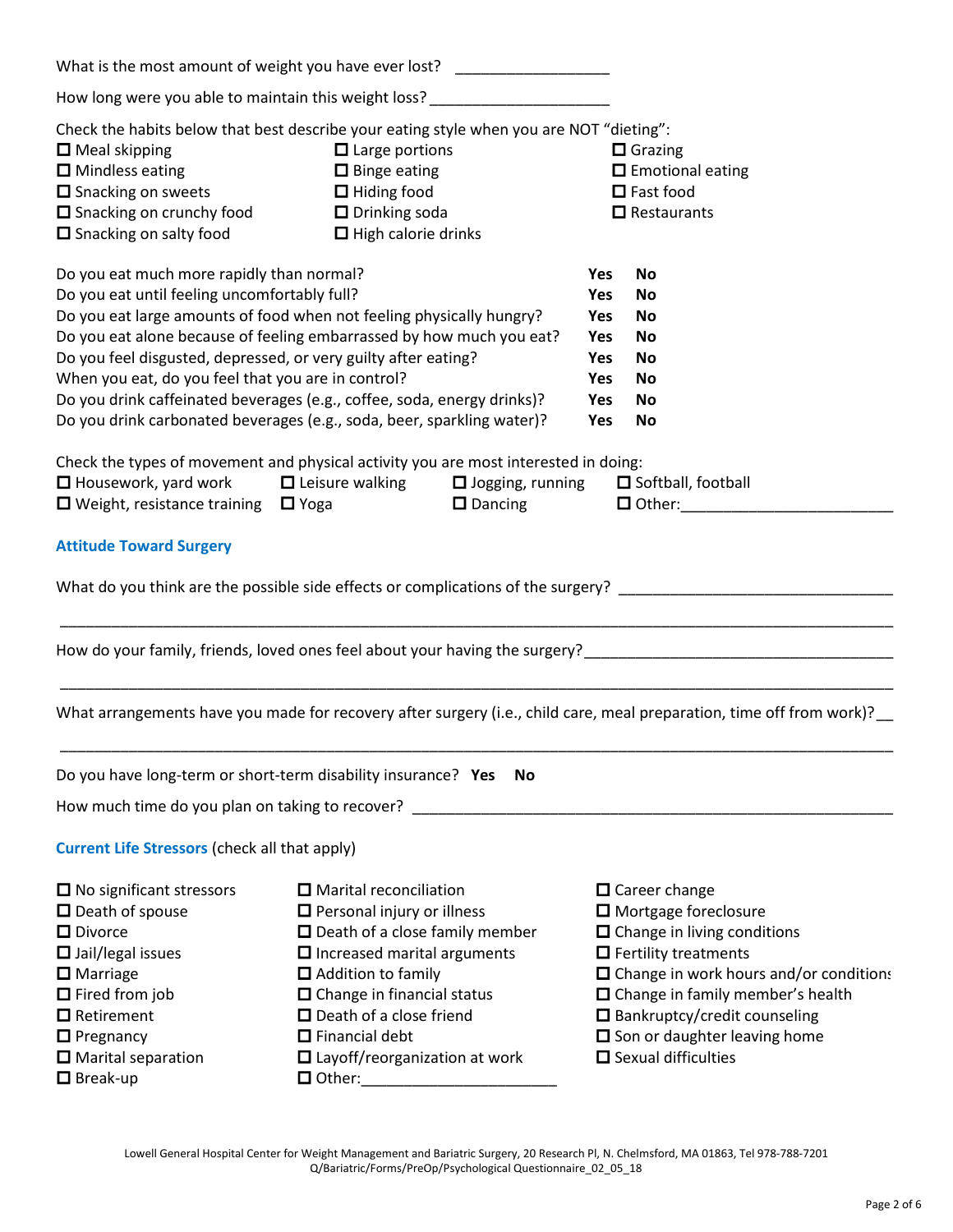| Have you ever seen things that other people did not see?                                                  |                   | <b>Yes</b>      | No         |    |  |
|-----------------------------------------------------------------------------------------------------------|-------------------|-----------------|------------|----|--|
|                                                                                                           |                   |                 |            |    |  |
| Have you ever heard voices when no one was around?                                                        |                   |                 | Yes        | No |  |
| Have you ever had a belief or idea that your family or friends never understood?                          |                   |                 | Yes        | No |  |
| <b>Previous Mental Health Treatment</b>                                                                   |                   |                 |            |    |  |
| Have you ever participated in counseling or psychotherapy?                                                |                   | <b>Yes</b>      | No         |    |  |
|                                                                                                           |                   |                 |            |    |  |
| Did you find this treatment effective?                                                                    |                   | <b>Yes</b>      | No         |    |  |
| Have you ever been hospitalized for depression, anxiety or other mental illness?                          |                   | <b>Yes</b>      | No         |    |  |
|                                                                                                           |                   |                 |            |    |  |
| Did you find this treatment effective?                                                                    |                   |                 | <b>Yes</b> | No |  |
| Have you ever been prescribed antidepressant, antianxiety, or other psychiatric medication? Yes           |                   |                 |            | No |  |
|                                                                                                           |                   |                 |            |    |  |
| Did you find this treatment effective?<br>Current psychiatric medications:                                |                   |                 | <b>Yes</b> | No |  |
| <b>Alcohol and Substance Use</b>                                                                          |                   |                 |            |    |  |
| Do you drink alcohol?<br>If yes, what do you drink?                                                       | <b>Yes</b>        | <b>No</b>       |            |    |  |
| Have you ever felt you should cut down on your drinking?                                                  | <b>Yes</b>        | No              |            |    |  |
| Have people annoyed you by criticizing your drinking?<br>Have you felt bad or guilty about your drinking? | <b>Yes</b><br>Yes | <b>No</b><br>No |            |    |  |
| Have you ever had a drink first thing in the morning to                                                   |                   |                 |            |    |  |
| steady your nerves or get rid of a hangover?                                                              | Yes               | No              |            |    |  |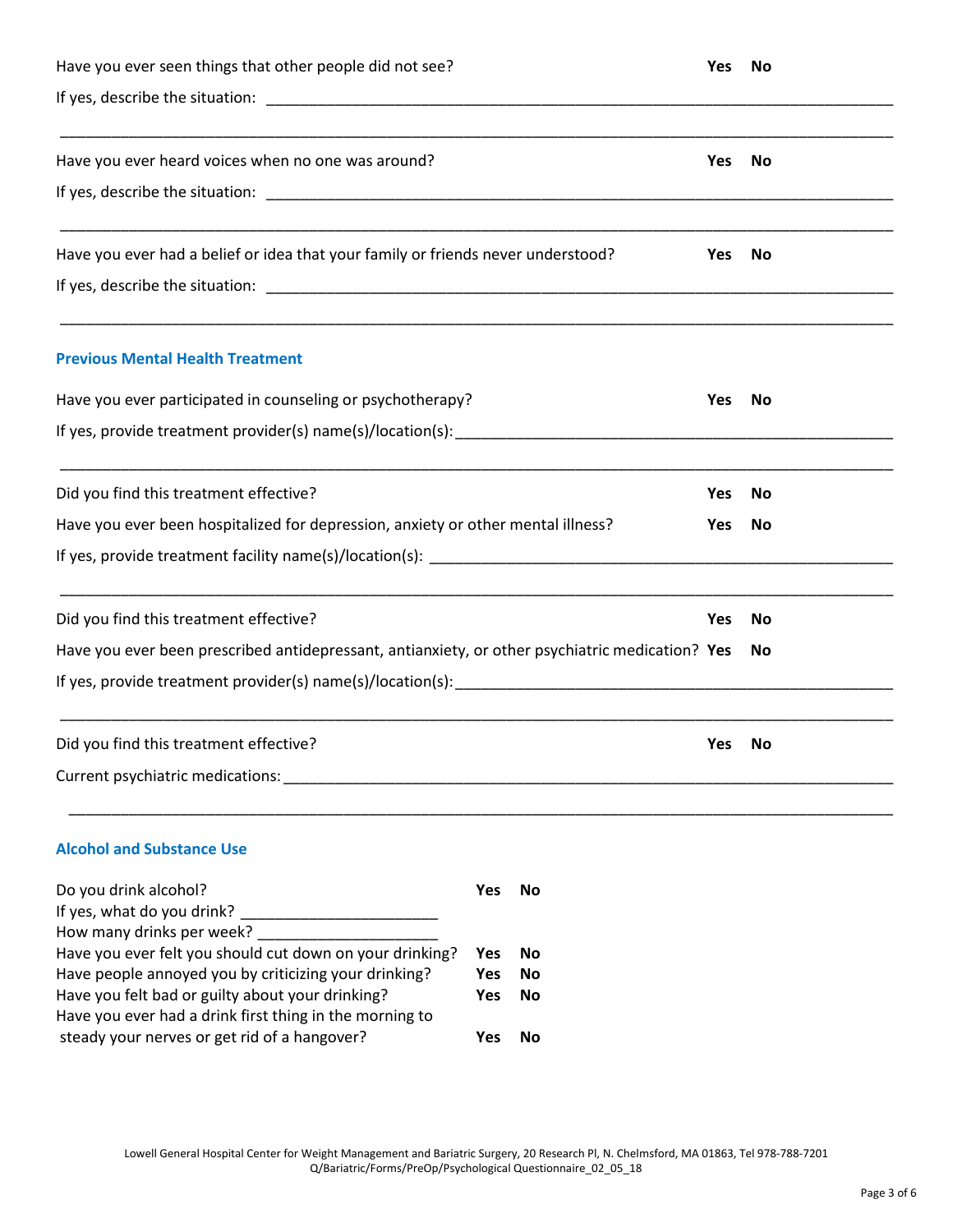Check all substances that you have used:

 $\Box$  Narcotics (e.g., heroin, morphine, opium)  $\Box$  Hallucinogens (e.g., LSD, Mescaline)

 $\square$  Stimulants (e.g., speed, Ecstasy, Molly, meth)  $\square$  Solvents (e.g., glue)

 $\square$  Cocaine, Crack  $\square$  Bath Salts

 $\square$  Marijuana, hashish  $\square$  Sedatives (e.g., valium, Quaalude)

## **Symptoms Surveys**

Read each item in the list below. Indicate how much you have been bothered by that symptom during the past month, including today, by circling the number in the corresponding space in the column next to each symptom.

|                            | Not at all     | <b>Mildly</b><br>It didn't bother | <b>Moderately</b><br>It wasn't | <b>Severely</b><br>It bothered |
|----------------------------|----------------|-----------------------------------|--------------------------------|--------------------------------|
|                            |                | me much.                          | pleasant at<br>times.          | me a lot.                      |
| Numbness or tingling       | $\overline{0}$ | $\mathbf{1}$                      | $\overline{2}$                 | $\overline{3}$                 |
| Feeling hot                | $\mathbf 0$    | $\mathbf 1$                       | $\overline{2}$                 | 3                              |
| Wobbliness in legs         | $\overline{0}$ | $\mathbf{1}$                      | $\overline{2}$                 | $\overline{3}$                 |
| Unable to relax            | $\overline{0}$ | $\mathbf{1}$                      | $\overline{2}$                 | 3                              |
| Fear of worst happening    | $\overline{0}$ | $\mathbf 1$                       | $\overline{2}$                 | $\overline{3}$                 |
| Dizzy or lightheaded       | $\mathbf 0$    | $\mathbf 1$                       | $\overline{2}$                 | 3                              |
| Heart pounding/racing      | $\mathbf 0$    | $\mathbf 1$                       | $\overline{2}$                 | 3                              |
| Unsteady                   | $\mathbf 0$    | $\mathbf 1$                       | $\overline{2}$                 | 3                              |
| <b>Terrified or afraid</b> | $\mathbf 0$    | $\mathbf{1}$                      | $\overline{2}$                 | $\overline{3}$                 |
| <b>Nervous</b>             | $\mathbf 0$    | $\mathbf{1}$                      | $\overline{2}$                 | 3                              |
| Feeling of choking         | $\mathbf 0$    | $\mathbf 1$                       | $\overline{2}$                 | 3                              |
| Hands trembling            | $\mathbf 0$    | $\mathbf{1}$                      | $\overline{2}$                 | 3                              |
| Shaky / unsteady           | $\mathbf 0$    | $\mathbf 1$                       | $\overline{2}$                 | 3                              |
| Fear of losing control     | $\mathbf 0$    | $\mathbf{1}$                      | $\overline{2}$                 | 3                              |
| Difficulty in breathing    | $\mathbf 0$    | $\mathbf 1$                       | $\overline{2}$                 | 3                              |
| Fear of dying              | $\mathbf 0$    | $\mathbf 1$                       | $\overline{2}$                 | 3                              |
| Scared                     | $\mathbf 0$    | $\mathbf 1$                       | $\overline{2}$                 | 3                              |
| Indigestion                | $\overline{0}$ | $\mathbf{1}$                      | $\overline{2}$                 | 3                              |
| Faint / lightheaded        | $\mathbf 0$    | $\mathbf{1}$                      | $\overline{2}$                 | 3                              |
| Face flushed               | $\overline{0}$ | $\mathbf{1}$                      | $\overline{2}$                 | $\overline{3}$                 |
| Hot/cold sweats            | $\mathbf 0$    | $\mathbf 1$                       | $\overline{2}$                 | 3                              |
| Column Sum                 |                |                                   |                                |                                |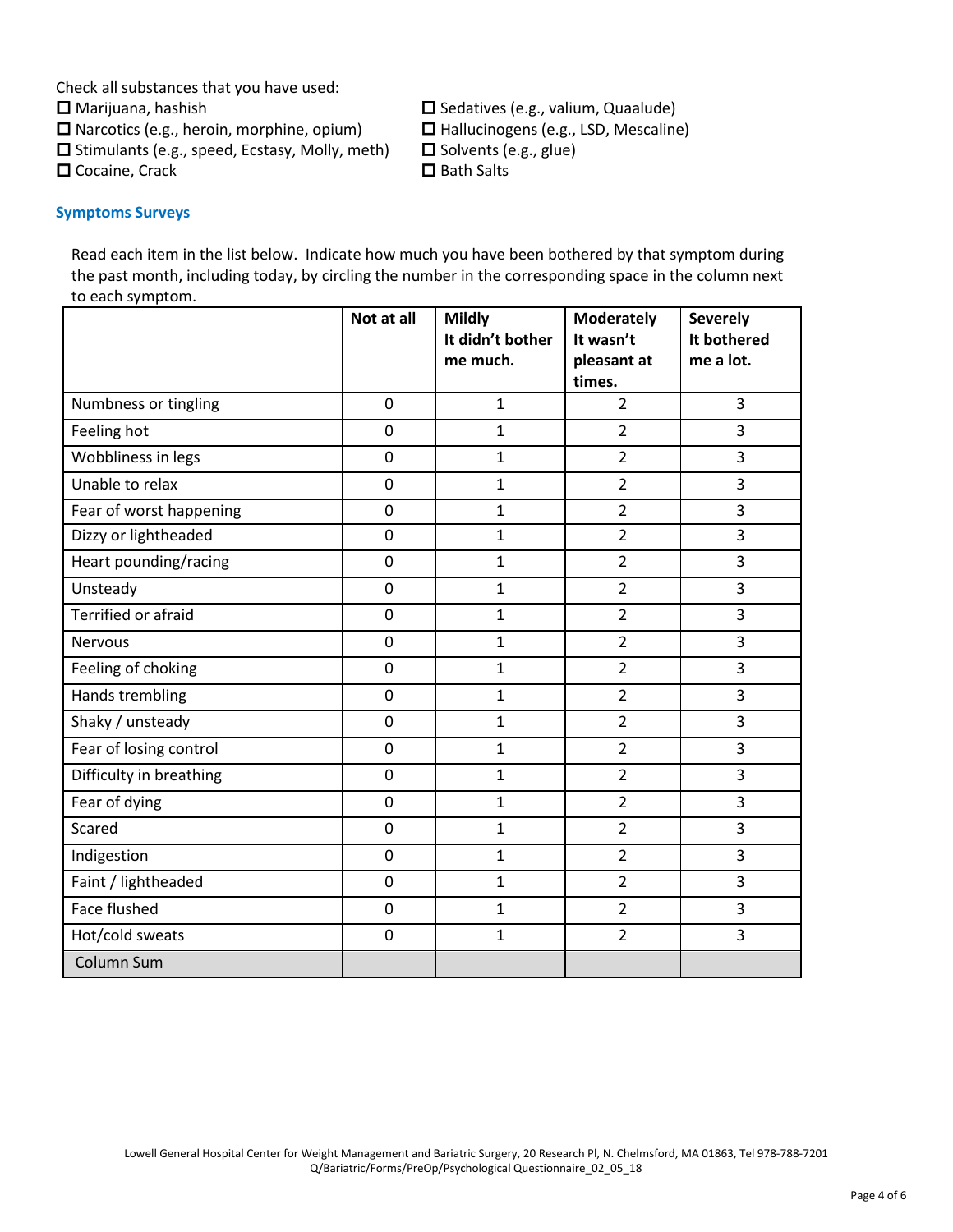Please read the entire group of statements in each box. Then pick out the ONE statement in that group that best describes the way you have been feeling in the past TWO weeks, including today. Put a check beside the statement you have chosen. If several statements in the group apply, choose the statement with the highest number for that group. DO NOT choose more than ONE statement for any group.

| 0 I do not feel sad.<br>1 I feel sad.<br>2 I am sad all the time and I can't snap out of it.<br>3 I am so sad and unhappy that I can't stand it                                                                        | _0 I am no more irritated by things than I ever was.<br>1 I am slightly more irritated now than usual.<br>2 I am quite annoyed or irritated a good deal of the time.<br>3 I feel irritated all the time.                                    |
|------------------------------------------------------------------------------------------------------------------------------------------------------------------------------------------------------------------------|---------------------------------------------------------------------------------------------------------------------------------------------------------------------------------------------------------------------------------------------|
| _0 I have not lost interest in other people.<br>1 I am less interested in other people than I used to be.<br>_2 I have lost most of my interest in other people.<br>_3 I have lost all of my interest in other people. | 0 I make decisions about as well as I ever could.<br>1 I put off making decisions more than I used to.<br>2 I have greater difficulty in making decisions more than I<br>used to.<br>_3 I can't make decisions at all anymore.              |
| _0 I am not particularly discouraged about the future.<br>1 I feel discouraged about the future.<br>2 I feel I have nothing to look forward to.<br>3 I feel the future is hopeless and that things cannot<br>improve.  | 0 I do not feel like a failure.<br>1 I feel I have failed more than the average person.<br>2 As I look back on my life, all I can see is a lot of failures.<br>_3 I feel I am a complete failure as a person.                               |
| 0 I get as much satisfaction out of things as I used to.<br>1 I don't enjoy things the way I used to.<br>_2 I don't get real satisfaction out of anything anymore.<br>3 I am dissatisfied or bored with everything.    | _0 I don't feel that I look any worse than I used to.<br>1 I am worried that I am looking old or unattractive.<br>2 I feel there are permanent changes in my appearance<br>that make me look unattractive<br>_3 I believe that I look ugly. |
| 0 I don't feel particularly guilty.<br>1 I feel guilty a good part of the time.<br>2 I feel quite guilty most of the time.<br>3 I feel guilty all of the time.                                                         | 0 I can work about as well as before.<br>1 It takes an extra effort to get started at doing<br>something.<br>2 I have to push myself very hard to do anything.<br>3 I can't do any work at all.                                             |
| _0 I don't feel disappointed in myself.<br>1 I am disappointed in myself.<br>2 I am disgusted with myself.<br>_3 I hate myself.                                                                                        | _0 I don't get more tired than usual.<br>1 I get tired more easily than I used to.<br>2 I get tired from doing almost anything.<br>3 I am too tired to do anything.                                                                         |
| O I don't feel I am any worse than anybody else.<br>1 I am critical of myself for my weaknesses or mistakes.<br>2 I blame myself all the time for my faults.<br>3 I blame myself for everything bad that happens.      | O My appetite is no worse than usual.<br>1 My appetite is not as good as it used to be.<br>2 My appetite is much worse now.<br>3 I have no appetite at all anymore.                                                                         |

Lowell General Hospital Center for Weight Management and Bariatric Surgery, 20 Research Pl, N. Chelmsford, MA 01863, Tel 978-788-7201 Q/Bariatric/Forms/PreOp/Psychological Questionnaire\_02\_05\_18